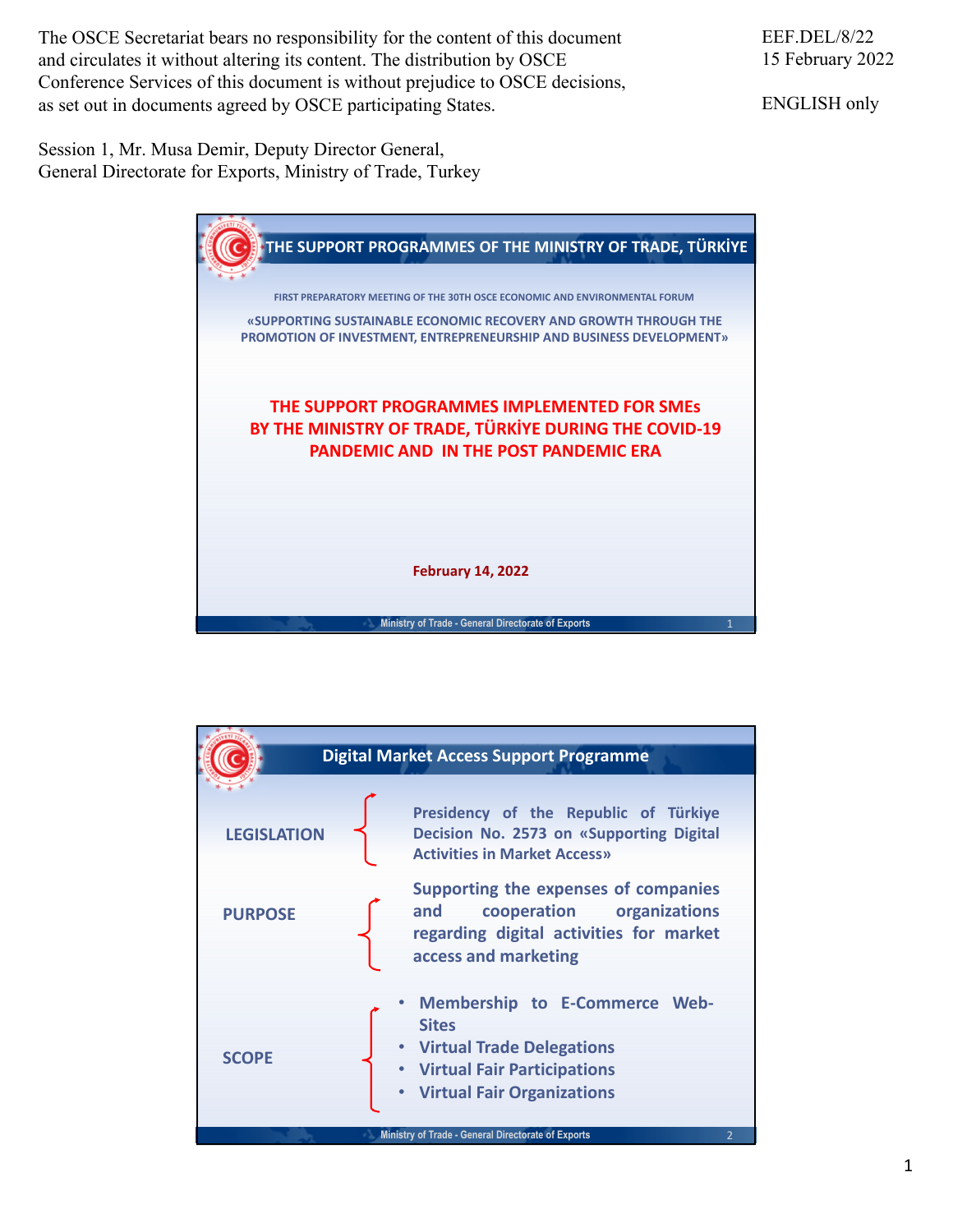| <b>Digital Market Access Support Programme</b>                     |
|--------------------------------------------------------------------|
|                                                                    |
| <b>Supported Expenses</b>                                          |
| <b>Expenses related to membership to e-commerce web-sites</b>      |
| approved by the Ministry of Trade                                  |
| <b>Amount of Support: 15.102 TL per company, yearly membership</b> |
| expense to a specific e-commerce web-site                          |
| Support Rate: 60 %                                                 |
|                                                                    |
| - Support can be used for a maximum of 3 e-commerce web-sites      |
| and for a maximum of 2 years per web-site.                         |
| - It is mandatory for companies to have websites with at least one |
| foreign language support related to their commercial activities.   |
| - In-site advertising and banner expenses are not supported.       |
| Ministry of Trade - General Directorate of Exports<br>3.           |
|                                                                    |

|                                                     | <b>Digital Market Access Support Programme</b>                                       |
|-----------------------------------------------------|--------------------------------------------------------------------------------------|
|                                                     | <b>Target Group</b>                                                                  |
|                                                     | • Cooperation Organizations                                                          |
|                                                     | Pre-approval application-1 month before the first day of the event.                  |
|                                                     | At least 10 companies<br>٠                                                           |
|                                                     | <b>Supported Expenses</b>                                                            |
|                                                     | Service expenses related to written and visual communication or advertising<br>a)    |
| <b>SUPPORTING</b><br><b>VIRTUAL</b><br><b>TRADE</b> | campaigns, including internet, mobile and similar digital media for the              |
|                                                     | promotion of the virtual trade delegation,                                           |
| <b>DELEGATIONS</b>                                  | Service expenses for the planning and coordination of the virtual trade<br>b).       |
|                                                     | delegation,                                                                          |
|                                                     | Expenses related to the organization of matchmaking/pairing of companies<br>C)       |
|                                                     | and bilateral business negotiations,                                                 |
|                                                     | Fees paid to platforms where virtual trade delegation activity is carried out,<br>d) |
|                                                     | <b>Translation expenses.</b><br>e)                                                   |
|                                                     | Max. Amount of Support: 50.000 USD                                                   |
|                                                     | <b>Support Rate: % 50</b>                                                            |
|                                                     | Ministry of Trade - General Directorate of Exports                                   |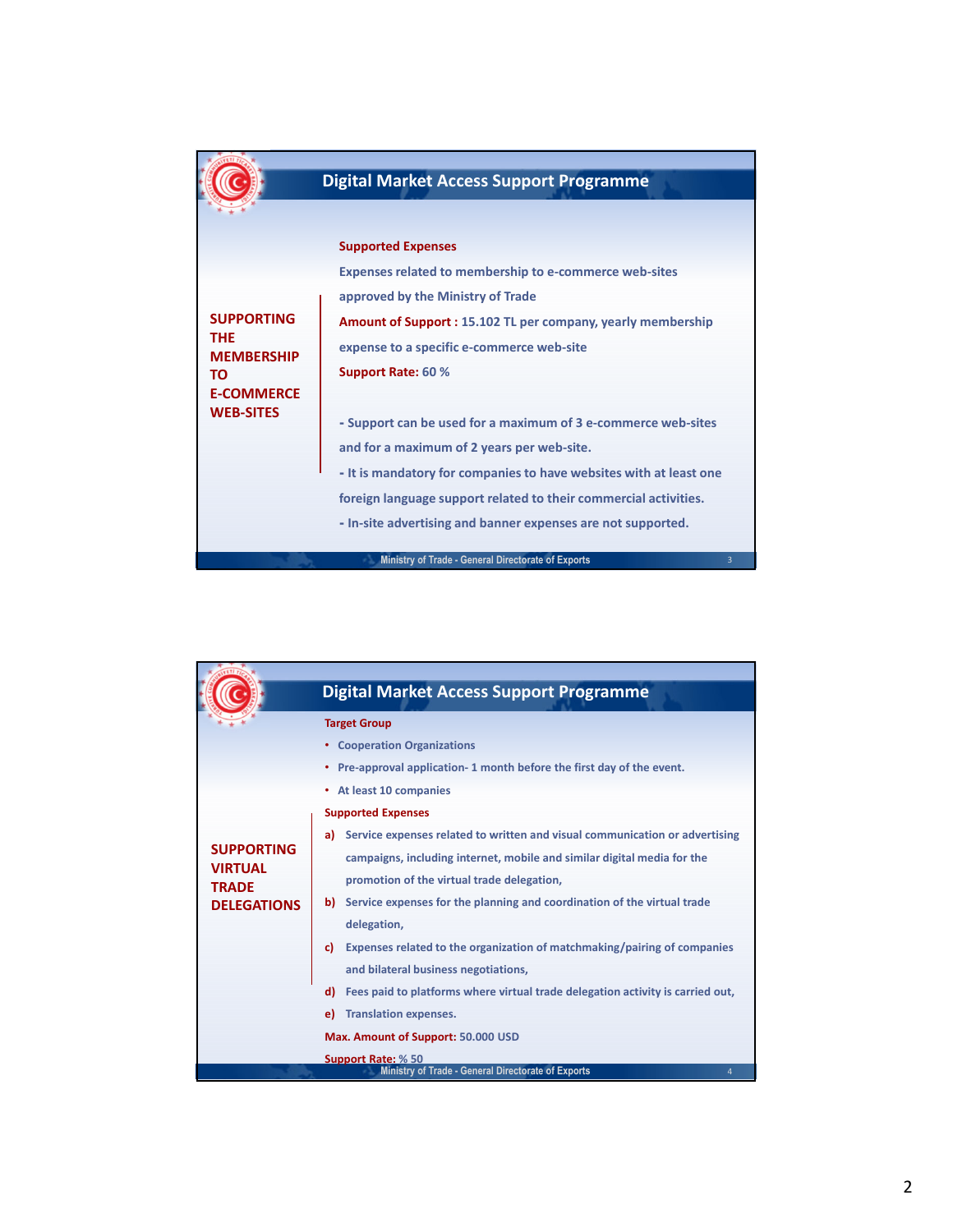|                                                                                 | <b>Digital Market Access Support Programme</b>                                                                                                                                                                                                                                                                                                                  |
|---------------------------------------------------------------------------------|-----------------------------------------------------------------------------------------------------------------------------------------------------------------------------------------------------------------------------------------------------------------------------------------------------------------------------------------------------------------|
|                                                                                 | <b>Target Group</b>                                                                                                                                                                                                                                                                                                                                             |
|                                                                                 | • Cooperation Organizations                                                                                                                                                                                                                                                                                                                                     |
|                                                                                 | • Pre-approval application - 2 months before the first day of the fair.                                                                                                                                                                                                                                                                                         |
|                                                                                 | <b>Supported Expenses</b>                                                                                                                                                                                                                                                                                                                                       |
|                                                                                 | Service expenses related to written and visual communication or<br>a)                                                                                                                                                                                                                                                                                           |
| <b>SUPPORTING</b><br><b>PARTICIPATIONS</b><br><b>TO VIRTUAL</b><br><b>FAIRS</b> | advertising campaigns, including internet, mobile and similar digital<br>media for abroad within the scope of virtual fair participation,<br>b) Service expenses for the planning and coordination of virtual fair<br>participation,<br>Expenses related to the organization of matchmaking/pairing of<br>c).<br>companies and bilateral business negotiations, |
|                                                                                 | Expenses paid to the main organizer within the scope of virtual fair<br>d)<br>participation.<br>Max. Amount of Support: 50.000 USD                                                                                                                                                                                                                              |
|                                                                                 | Support Rate: % 50                                                                                                                                                                                                                                                                                                                                              |
|                                                                                 | Ministry of Trade - General Directorate of Exports<br>5                                                                                                                                                                                                                                                                                                         |

|                                                                                | <b>Digital Market Access Support Programme</b>                                                                                                                                                                                                                                                                                                                                                   |
|--------------------------------------------------------------------------------|--------------------------------------------------------------------------------------------------------------------------------------------------------------------------------------------------------------------------------------------------------------------------------------------------------------------------------------------------------------------------------------------------|
|                                                                                | <b>Target Group</b>                                                                                                                                                                                                                                                                                                                                                                              |
|                                                                                | <b>Cooperation Organizations</b>                                                                                                                                                                                                                                                                                                                                                                 |
|                                                                                | Pre-approval application - 6 months before the first day of the event.                                                                                                                                                                                                                                                                                                                           |
|                                                                                | <b>Supported Expenses</b>                                                                                                                                                                                                                                                                                                                                                                        |
| <b>SUPPORTING</b><br><b>THE VIRTUAL</b><br><b>FAIR</b><br><b>ORGANIZATIONS</b> | Service expenses related to written and visual communication or<br>a)<br>advertising campaigns, including internet, mobile and similar digital<br>media, provided that at least 80 % of the expenses within the scope of<br>the promotion of the virtual fair organization are directed abroad,<br>Service expenses for the planning and coordination of the virtual fair<br>b)<br>organization, |
|                                                                                | Expenses related to the organization of matchmaking/pairing of<br>c)<br>companies and bilateral business negotiations,                                                                                                                                                                                                                                                                           |
|                                                                                | Expenses paid to the platforms where the virtual fair organization is<br>d)<br>held.                                                                                                                                                                                                                                                                                                             |
|                                                                                | Max. Amount of Support: 100.000 USD                                                                                                                                                                                                                                                                                                                                                              |
|                                                                                | <b>Support Rate: % 50</b>                                                                                                                                                                                                                                                                                                                                                                        |
|                                                                                | Ministry of Trade - General Directorate of Exports<br>6                                                                                                                                                                                                                                                                                                                                          |